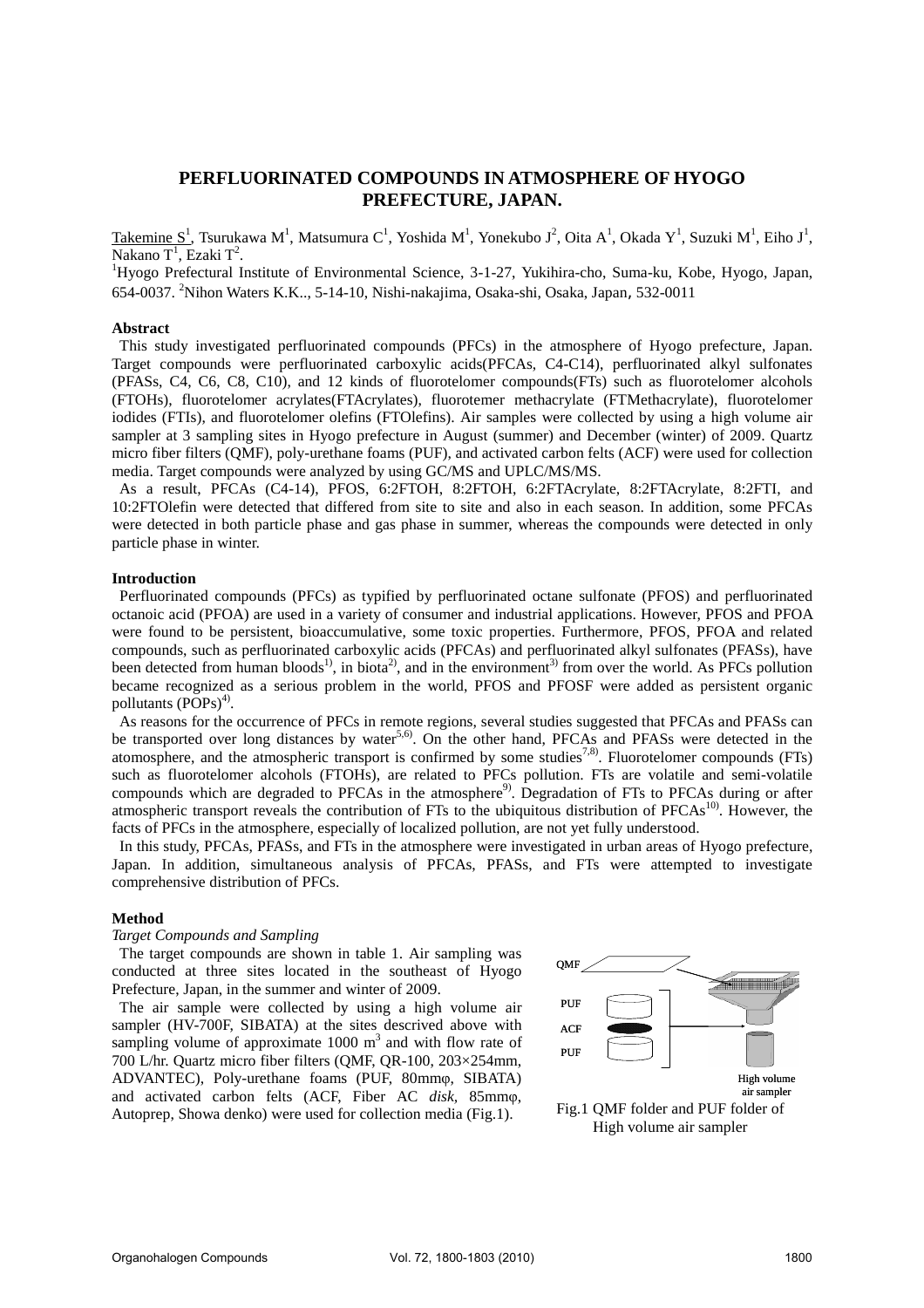| Table I<br>Target compounds |                    |                                                            |               |  |
|-----------------------------|--------------------|------------------------------------------------------------|---------------|--|
| Name                        | Acronym            | Name                                                       | Acronym       |  |
| Perfluorobutanoic acid      | <b>PFBA</b>        | 1H,1H,2H,2H-Perfluorohexan-1-ol                            | 4:2FTOH       |  |
| Perfluoropentanoic acid     | PFPeA              | 1H.1H.2H.2H-Perfluorooctan-1-ol                            | 6:2FTOH       |  |
| Perfluorohexanoic acid      | <b>PFHxA</b>       | 1H, 1H, 2H, 2H-Perfluorodecan-1-ol                         | 8:2FTOH       |  |
| Perfluoroheptanoic acid     | PFH <sub>p</sub> A | 1H, 1H, 2H, 2H-Perfluorododecan-1-ol                       | 10:2FTOH      |  |
| Perfluorooctanoic acid      | <b>PFOA</b>        | 1H, 1H, 2H, 2H-Perfluorooctyl acrylate                     | 6:2FTAcrylate |  |
| Perfluorononanoic acid      | <b>PFNA</b>        | 1H, 1H, 2H, 2H-Perfluorodecyl acrylate                     | 8:2FTAcrylate |  |
| Perfluorodecanoic acid      | <b>PFDA</b>        | 1H, 1H, 2H, 2H-Perfluorodecyl methacrylate 8:2FMetacrylate |               |  |
| Perfluoroundecanoic acid    | PFUnDA             | 1H, 1H, 2H, 2H-Perfluorohexyl Iodide                       | 4:2FTI        |  |
| Perfluorododecanoic acid    | <b>PFDoDA</b>      | 1H, 1H, 2H, 2H-Perfluorooctyl Iodide                       | 6:2FTI        |  |
| Perfluorotridecanoic acid   | PFTrDA             | 1H, 1H, 2H, 2H-Perfluorodecyl Iodide                       | 8:2FTI        |  |
| Perfluorotetradecanoic acid | PFTeDA             | 1H, 1H, 2H-Perfluoro-1-dodecene                            | 10:2FTOlefin  |  |
| Perfluorobutane sulfonate   | <b>PFBS</b>        | 1H, 1H, 2H-Perfluoro-1-tetradecene                         | 12:2FTOlefin  |  |
| Perfluorohexane sulfonate   | <b>PFHxS</b>       |                                                            |               |  |
| Perfluorooctane sulfonate   | <b>PFOS</b>        |                                                            |               |  |
| Perfluorodecane sulfonate   | <b>PFDS</b>        |                                                            |               |  |

# $T = T \cdot T$

# *Sample analysis*

QMF and PUF were used for PFCAs and PFASs analysis. QMF and PUF were spiked with mass labeled PFCAs and PFASs mixture (MPFAC-MXB, Wellington) as cleanup spikes, and the each media was set into a 100mL glass tube. The glass tubes were filled with 25% ammonium / methanol, 1:100, and the medias were ultrasonic extracted for 15 min. The extracts were transferred to beakers, and the extraction process was repeated 2 times. The extracts were filtered with filter papers (5A, 125mm , ADVANTEC), and concentrated under nitrogen stream to 1 mL.<sup>13</sup>C<sub>8</sub> PFOA (CIL) was spiked to the concentrated solutions as a syringe spike, and the final solutions were analyzed using UPLC/MS/MS.

ACFs were used to FTs analysis. ACFs were spiked with mass labeled 6:2FTOH, 8:2FTOH, and 10:2FTOH (Wellington) as clean up spikes, and the extracts was conducted with ethyl acetate using Accelerated Solvent Extractor (ASE200, Dionex). The extracts concentrated under nitrogen stream to 1 mL. The concentrated solutions were added with 1H, 1H-Perfluoro-1-nonanol (8:1FA) as a syringe spike, and were analyzed using GC/MS.

#### Table 1 analysis condition of LC/MS/MS and GC/MS

| Instrument: ACQUITY UPLC (waters)             |                     |                                  |
|-----------------------------------------------|---------------------|----------------------------------|
| Column: UPLC BEH C18 $2.1 \times 50$ mm       |                     |                                  |
| Retention gap Column : UPLC BEH C18 2.1×100mm | Instrument          | Agilent 6890N/JEOL JMS-K9        |
| Mobile Phase: A: 10mM Ammonium Acetate ag     | Column              | J&W Sci. DB200 30m×0.25          |
| B: Acetonitrile                               |                     |                                  |
| Gradient: 0.0 8.0min<br>$B:1$ 95%             |                     | $I.D.(0.25 \mu m)$               |
| $B: 95 \quad 1\%$<br>8.0 8.1                  | Injection volume    | $2\mu$ l(Splitless)              |
| Flow rate : $0.3$ mL/min                      | Injection port temp | 220                              |
| Column temp. $: 50$                           |                     | $(5\text{min})$ 10<br>40<br>/min |
| Injection volume : $5\mu L$                   |                     |                                  |
|                                               | Column oven temp    | 150<br>-20<br>(0min)<br>/min     |
| MS conditions                                 |                     | (15min)<br>280                   |
| Instrument: ACQUITY TQD (waters)              | Carrier gas         | Helium (Flow rate 1mL/min)       |
| Ionization Mode: ESI(-)                       | Ion source temp     | 230                              |
| Source temp: 120                              |                     |                                  |
| Desolvation temp: 300                         | Interface temp      | 200                              |
| Capillary voltage : $2$ kV                    | Ionization method   | ЕI                               |
| Cone gas flow : $20 L/Hi$                     | Ionization energy   | 70ev                             |
| Desolvation gas flow $\div 800$ L/Hr          | Mode                | <b>SIM</b>                       |
| Collision Gas Flow: 0.1 mL/Min                |                     |                                  |

## **Results and Discussion**

 $LC$  conditions

*Breakthrough and Recovery experiments* 

The breakthrough experiments of PFACs and PFASs were conducted by spiking MPAC-MXA on to QMF to determine which medias would collect PFACs and PFASs. Each media, including ACF, was extracted. Also, the similar examinations about FTs were conducted. As results, it was confirmed that PFCAs and PFASs were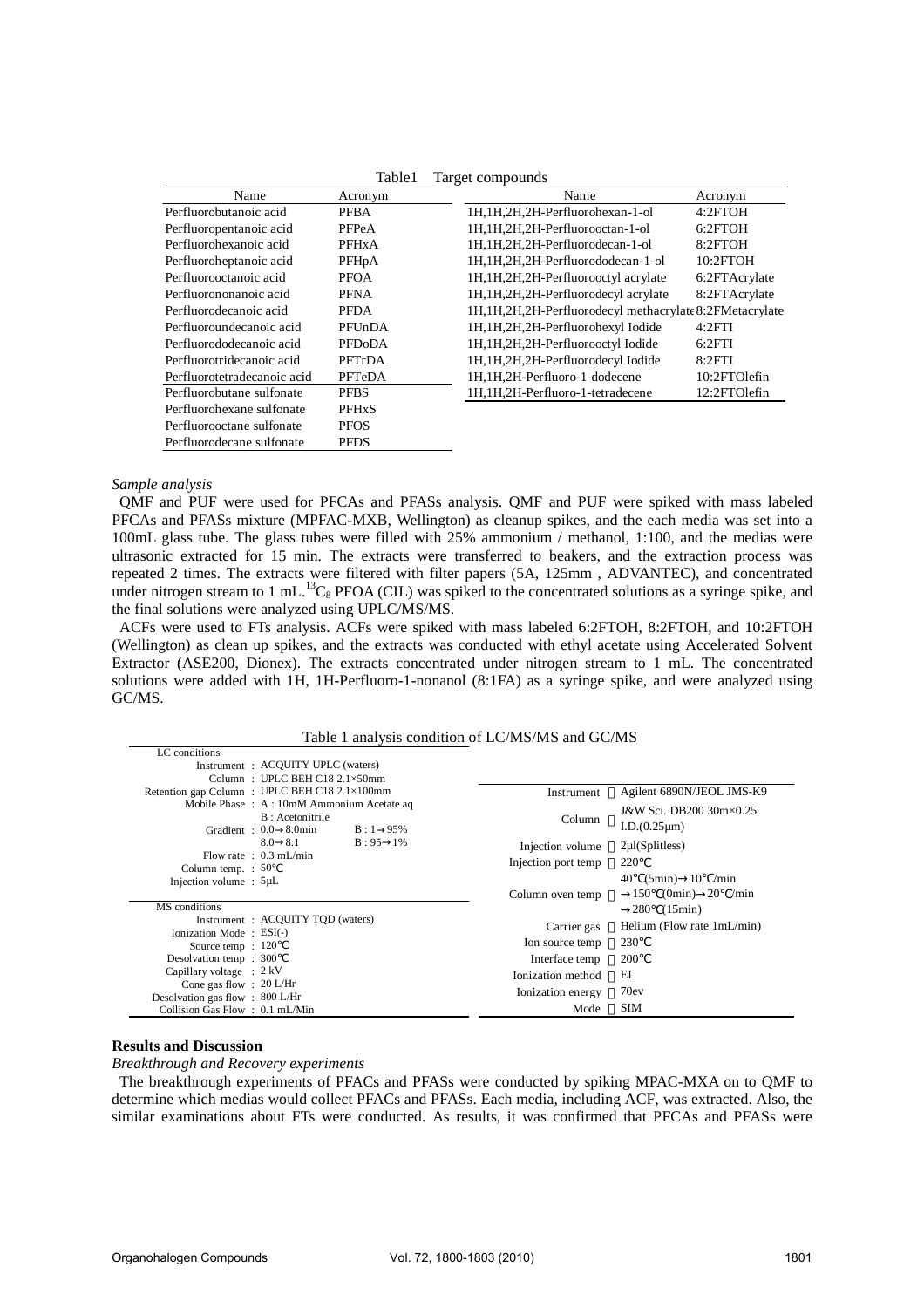collected by QMF and upper PUF, and FTs were collected by ACF. Therefore, QMF and PUF were used to PFCAs and PFASs analysis, and ACF was used to FTs analysis in this study.

The recovery experiments were conducted by spiking PFASs and PFCAs mixture (PFAC-MXB) on to QMF and FTs mixture on to PUF. Spiked medias and unspiked medias were set into two high-volume air samplers respectively, and were aerated. The absolute recovery rates were between 29%(4:2FTI) and 125%(PFDS). It was observed that FTs and PFCAs, especially those with shorter carbon chain length, were lost during an analytical process. The losses during pretreatments were correct by internal standard method using the cleanup spikes.

# *Concentrations of PFCs in Atmosphere of Hyogo Prefecture*

Fig.1 shows the results of the target compounds distribution in atmosphere at sampling point. FTs at sampling point C in winter were not analyzed. In this study, the compounds collected by QMF were assumed to be in the particle phase, and the compounds collected by PUF and ACF were assumed to be in the gas phase.

 As a result of Fig 1, PFCAs(C4-14), PFOS, 6:2FTOH, 8:2FTOH, 6:2FTAcrylate, 8:2FTAcrylate, 8:2FTI, and 10:2FTOlefin were detected that differed from site to site. The concentration of PFCAs, especially PFOA, at sampling point C in summer was higher than the other sampling points, which is more distinctive in summer, when concentration level is relatively higher. In other our studies, PFHxA were detected in high concentration in the river near sampling point C. Sampling point C and the river of PFCAs distribution pattern were different. According to the previous results, it was suggested that the main pollution source of PFCAs in atmosphere at sampling point C was different from that in the river. Moreover, various FTs were detected at sampling point B and C in summer. Detected FTs were intermediates in the synthesis of fluorinated polymers. It was also confirmed in our previous study<sup>12)</sup> that these FTs were remained as impurities in fluorinated polymer-based oil and water repellents. It appears that the distribution of FTs in Sampling point B and C reflected the effect of some sources.

The Concentrations of PFCs were also different in each season. The concentrations of PFCAs in winter were low compared with those in summer. In addition, some PFCAs were detected in the particle phase and the gas phase in summer, whereas the compounds were detected in particle phase in winter (Fig.2). The difference in concentrations and phases of PFCAs can be attributed to temperature.



Fig.1 Gas phase and Particle phase distribution of PFCs from atmospheric samples collected on the sampling sites. Air temperatures were used AMeDAS (Automated Meteorological Data Acquisition System) data in neighboring the sampling points.